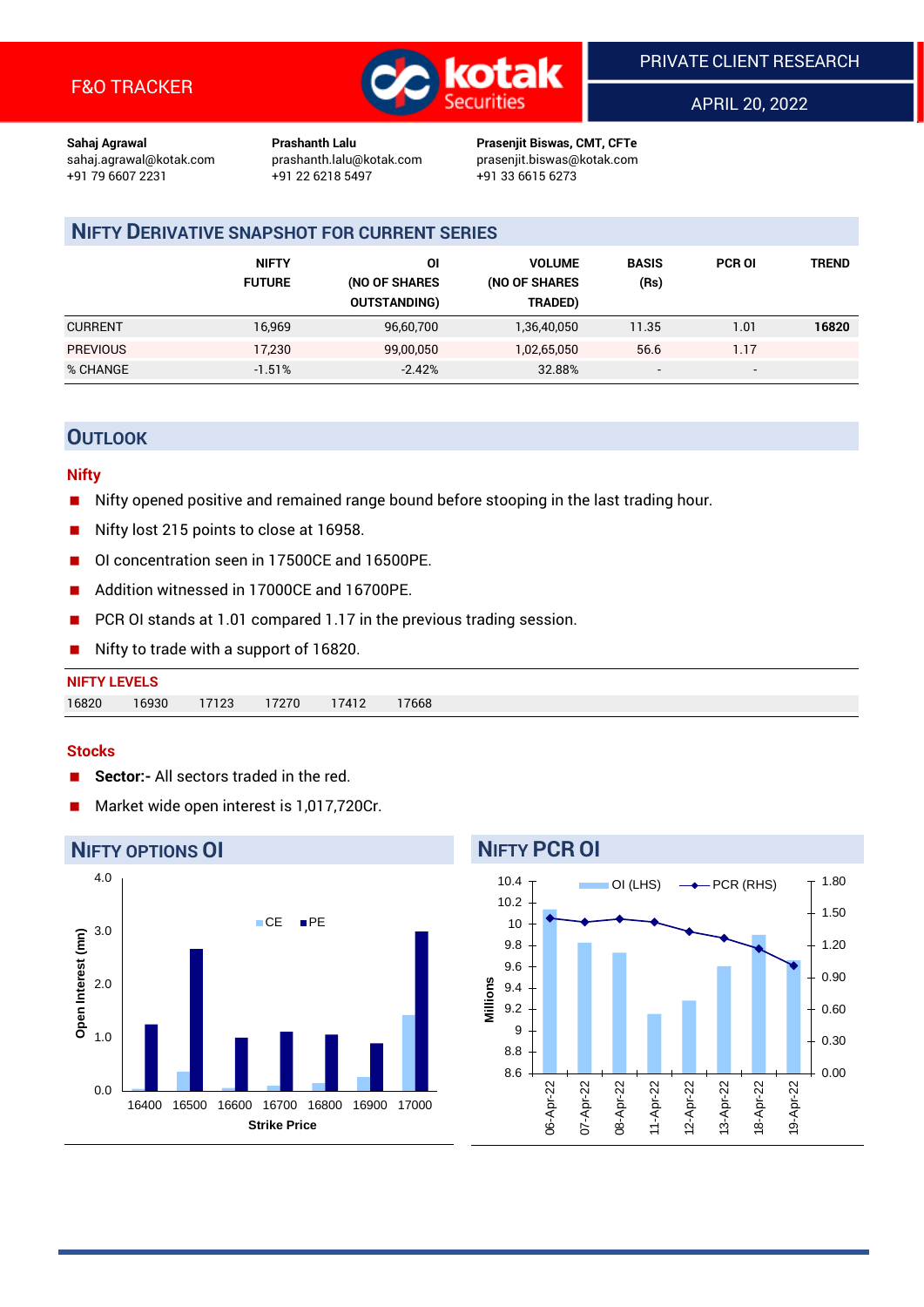# **FUTURE STATISTICS**

## **OI INCREASE**

| <b>SYMBOL</b>     | ΟI    | ΟI          | <b>PRICE CHG</b> |
|-------------------|-------|-------------|------------------|
|                   | (%)   | (SHARES)    | $(\%)$           |
| <b>HDFCBANK</b>   | 21.1% | 8,03,64,350 | $-3.8%$          |
| <b>HDFC</b>       | 19.2% | 2,87,16,600 | $-5.4%$          |
| ONGC              | 12.4% | 6,61,43,000 | 0.8%             |
| <b>COALINDIA</b>  | 11.3% | 4,63,59,600 | 4.4%             |
| <b>AUBANK</b>     | 9.4%  | 25,86,000   | 2.9%             |
| <b>GSPL</b>       | 6.9%  | 27,20,000   | 0.9%             |
| <b>IRCTC</b>      | 5.6%  | 1,49,54,625 | $-1.9%$          |
| <b>CHAMBLFERT</b> | 5.2%  | 35,04,000   | $-10.0%$         |
| <b>HONAUT</b>     | 5.1%  | 6.765       | $-0.6%$          |
| <b>LT</b>         | 4.9%  | 1,35,83,800 | $-1.9%$          |

| <b>OI DECREASE</b> |         |             |                  |
|--------------------|---------|-------------|------------------|
| <b>SYMBOL</b>      | ΟI      | ΟI          | <b>PRICE CHG</b> |
|                    | $(\%)$  | (SHARES)    | $(\%)$           |
| <b>PFIZER</b>      | $-9.6%$ | 1,22,125    | $-0.3%$          |
| <b>ALKEM</b>       | $-8.8%$ | 1,94,200    | $-2.0%$          |
| HAL                | $-8.5%$ | 24,98,025   | $-2.7%$          |
| <b>MPHASIS</b>     | $-8.2%$ | 17.00.825   | $-0.8%$          |
| <b>JKCEMENT</b>    | $-7.1%$ | 2,56,025    | $-0.6%$          |
| <b>GNFC</b>        | $-5.9%$ | 32.03.200   | $-4.1%$          |
| ABB                | $-5.6%$ | 2,56,750    | $-1.4%$          |
| <b>COFORGE</b>     | $-5.6%$ | 9,43,700    | $-1.1%$          |
| <b>HINDPETRO</b>   | $-5.6%$ | 1,35,51,300 | 3.4%             |
| <b>POLYCAB</b>     | $-5.3%$ | 6,78,000    | 1.4%             |

# **CASH STATISTICS**

| <b>TOP VOLUMES</b> |                      |              |              |  |  |  |  |
|--------------------|----------------------|--------------|--------------|--|--|--|--|
| <b>SYMBOL</b>      | <b>TRADED SHARES</b> | <b>VALUE</b> | <b>CLOSE</b> |  |  |  |  |
|                    | (QTY)                | (IN LAKHS)   |              |  |  |  |  |
| <b>HDFCBANK</b>    | 3,70,48,011          | 5,04,404     | 1,342        |  |  |  |  |
| <b>HDFC</b>        | 2,00,50,720          | 4,36,966     | 2,140        |  |  |  |  |
| <b>RELIANCE</b>    | 1,20,64,446          | 3,17,096     | 2,641        |  |  |  |  |
| <b>ICICIBANK</b>   | 3,10,88,359          | 2.39.255     | 766          |  |  |  |  |
| <b>TATAPOWER</b>   | 5,34,83,065          | 1,34,995     | 246          |  |  |  |  |
| <b>TCS</b>         | 31,70,014            | 1,11,221     | 3,472        |  |  |  |  |
| <b>SBIN</b>        | 2,03,62,934          | 1,05,071     | 512          |  |  |  |  |
| <b>ADANIPOWER</b>  | 4,36,63,282          | 1,04,757     | 232          |  |  |  |  |
| <b>TATASTEEL</b>   | 64,77,219            | 87,499       | 1,327        |  |  |  |  |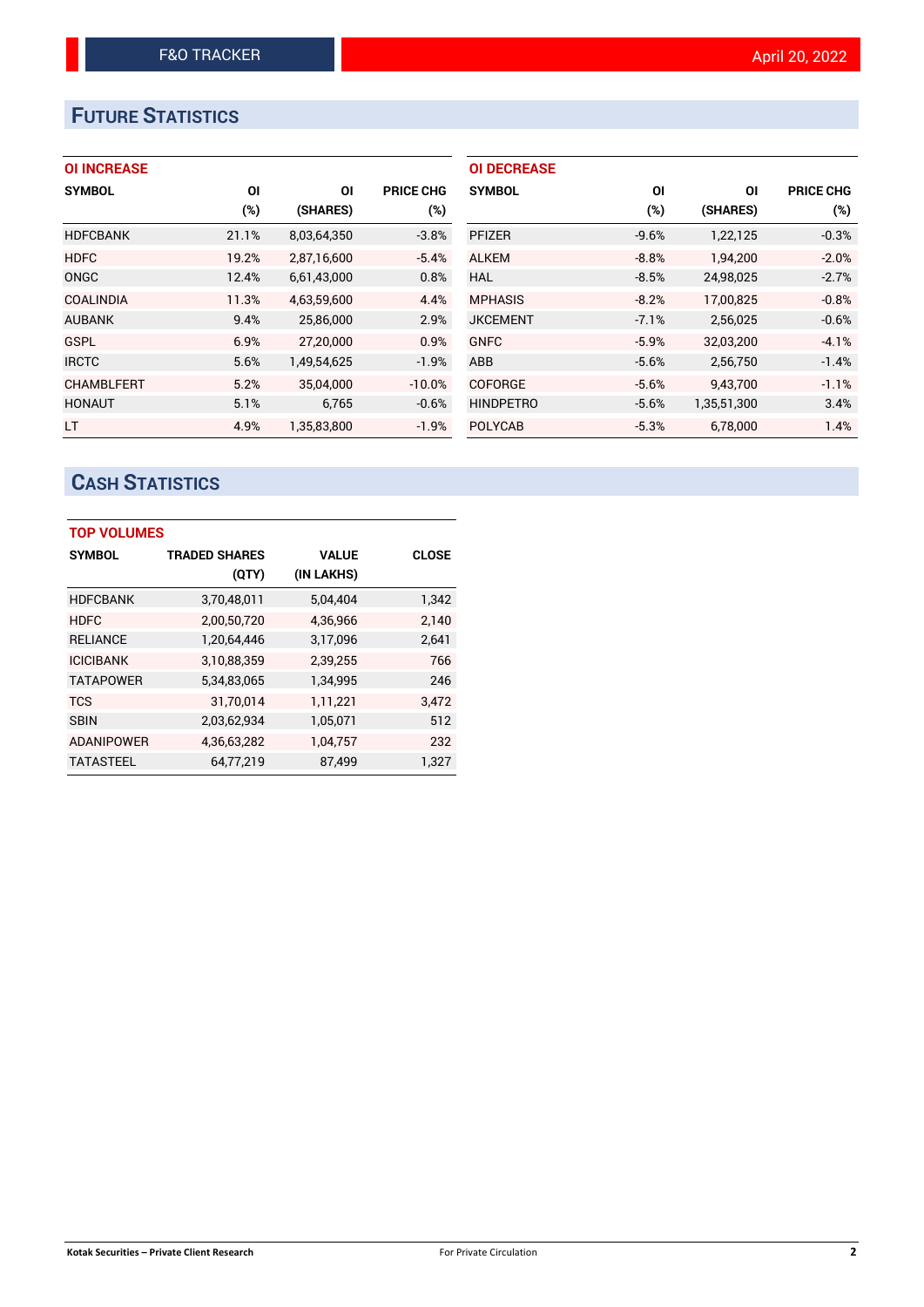# **OPTION STATISTICS**

### **SIGNIFICANT CALL OPEN INTEREST**

| <b>SYMBOL</b>    | <b>STRK</b>  | <b>OPTION</b> | <b>CLOSE</b> | <b>FUT</b>   | ΟI          |
|------------------|--------------|---------------|--------------|--------------|-------------|
|                  | <b>PRICE</b> | TYPE          | (RS)         | <b>CLOSE</b> | (SHARES)    |
| ONGC             | 175          | CE            | 3.6          | 177          | 3,27,09,600 |
| <b>MARUTI</b>    | 8.000        | CE            | 25.3         | 7.455        | 6,12,600    |
| ONGC             | 180          | CE            | 1.7          | 177          | 1,85,72,400 |
| <b>NTPC</b>      | 160          | <b>CE</b>     | 2.9          | 161          | 2,01,60,900 |
| <b>HINDALCO</b>  | 600          | <b>CE</b>     | 1.7          | 542          | 63,87,650   |
| <b>COALINDIA</b> | 200          | CE            | 4.6          | 198          | 87,31,800   |
| GAIL             | 180          | CE            | 1.4          | 170          | 58,98,700   |
| GAIL             | 170          | CE            | 4.1          | 170          | 55,93,700   |
| <b>HINDALCO</b>  | 580          | CE            | 2.6          | 542          | 52,14,825   |
| <b>ITC</b>       | 270          | CE            | 2.6          | 262          | 2,16,41,600 |

#### **SIGNIFICANT PUT OPEN INTEREST**

| <b>SYMBOL</b>    | <b>STRK</b><br><b>PRICE</b> | <b>OPTION</b><br>TYPE | <b>CLOSE</b><br>(RS) | <b>FUT</b><br><b>CLOSE</b> | ΟI<br>(SHARES) |
|------------------|-----------------------------|-----------------------|----------------------|----------------------------|----------------|
| ONGC             | 175                         | <b>PE</b>             | 1.2                  | 177                        | 98,48,300      |
| <b>COALINDIA</b> | 170                         | PF                    | 0.3                  | 198                        | 49,56,000      |
| <b>COALINDIA</b> | 180                         | PF                    | 0.9                  | 198                        | 49,22,400      |
| NTPC             | 155                         | PF                    | 0.6                  | 161                        | 95.93.100      |
| GAIL             | 160                         | PF                    | 0.9                  | 170                        | 30,56,100      |
| <b>NTPC</b>      | 160                         | PF                    | 1.9                  | 161                        | 78,54,600      |
| ONGC             | 170                         | PF                    | 0.6                  | 177                        | 60,75,300      |
| <b>COALINDIA</b> | 190                         | PF                    | 2.3                  | 198                        | 34,02,000      |
| <b>ITC</b>       | 250                         | <b>PE</b>             | 1.3                  | 262                        | 85,69,600      |
| <b>MARUTI</b>    | 7,500                       | <b>PE</b>             | 157.6                | 7,455                      | 1,24,300       |

| SIGNIFICANT CALL OPEN INTEREST ADDITION |                      |                       |                           |                  |                      |  |  |
|-----------------------------------------|----------------------|-----------------------|---------------------------|------------------|----------------------|--|--|
| <b>SYMBOL</b>                           | STRK<br><b>PRICE</b> | <b>OPTION</b><br>TYPE | <b>OPEN</b><br><b>INT</b> | OI CHG<br>$(\%)$ | <b>CLOSE</b><br>(Rs) |  |  |
| <b>HDFC</b>                             | 2,220                | <b>CE</b>             | 3,82,800                  | 21167%           | 21.7                 |  |  |
| <b>HDFCBANK</b>                         | 1.370                | <b>CE</b>             | 6,38,550                  | 9575%            | 21.7                 |  |  |
| <b>HDFC</b>                             | 2,240                | <b>CE</b>             | 4,37,100                  | 5104%            | 16.0                 |  |  |
| <b>HDFC</b>                             | 2.200                | <b>CE</b>             | 12.79.500                 | 3107%            | 28.8                 |  |  |
| <b>HDFCBANK</b>                         | 1,350                | <b>CE</b>             | 6,82,550                  | 2485%            | 30.8                 |  |  |
| <b>HDFCBANK</b>                         | 1.380                | <b>CE</b>             | 20,05,300                 | 2315%            | 17.4                 |  |  |
| <b>HDFCBANK</b>                         | 1,360                | <b>CE</b>             | 8,40,950                  | 1966%            | 25.6                 |  |  |
| <b>HDFC</b>                             | 2,100                | <b>CE</b>             | 1,55,100                  | 1297%            | 81.6                 |  |  |
| <b>HDFC</b>                             | 2,260                | <b>CE</b>             | 5,19,900                  | 607%             | 11.9                 |  |  |
| <b>MINDTREE</b>                         | 3.800                | CE                    | 1,60,200                  | 562%             | 71.7                 |  |  |

| SIGNIFICANT PUT OPEN INTEREST ADDITION |              |               |             |        |              |  |  |  |
|----------------------------------------|--------------|---------------|-------------|--------|--------------|--|--|--|
| <b>SYMBOL</b>                          | <b>STRK</b>  | <b>OPTION</b> | <b>OPEN</b> | OI CHG | <b>CLOSE</b> |  |  |  |
|                                        | <b>PRICE</b> | <b>TYPE</b>   | <b>INT</b>  | (%)    | (Rs)         |  |  |  |
| <b>IOC</b>                             | 131          | <b>PE</b>     | 2,21,000    | 3300%  | 2.7          |  |  |  |
| <b>IOC</b>                             | 132          | <b>PE</b>     | 3,64,000    | 2700%  | 3.1          |  |  |  |
| GAIL                                   | 175          | <b>PE</b>     | 1,89,100    | 1450%  | 7.9          |  |  |  |
| <b>HDFC</b>                            | 2,120        | <b>PE</b>     | 1,42,800    | 1153%  | 41.8         |  |  |  |
| <b>HDFC</b>                            | 2,140        | <b>PE</b>     | 1,71,000    | 936%   | 47.4         |  |  |  |
| <b>HDFCBANK</b>                        | 1.250        | <b>PE</b>     | 3,79,500    | 731%   | 8.9          |  |  |  |
| GAIL                                   | 172          | <b>PE</b>     | 1,89,100    | 675%   | 5.8          |  |  |  |
| <b>HDFCBANK</b>                        | 1,100        | <b>PE</b>     | 1,05,050    | 607%   | 1.7          |  |  |  |
| <b>HDFC</b>                            | 2,080        | <b>PE</b>     | 1,41,000    | 571%   | 29.7         |  |  |  |
| <b>NTPC</b>                            | 164          | PE            | 3,36,300    | 490%   | 4.8          |  |  |  |

| <b>CALL OPTION VOLUMES</b> |              |               |                  | <b>PUT OPTION VOLUMES</b> |                 |              |               |                  |              |
|----------------------------|--------------|---------------|------------------|---------------------------|-----------------|--------------|---------------|------------------|--------------|
| <b>SYMBOL</b>              | <b>STRK</b>  | <b>OPTION</b> | <b>CONTRACTS</b> | <b>CLOSE</b>              | <b>SYMBOL</b>   | <b>STRK</b>  | <b>OPTION</b> | <b>CONTRACTS</b> | <b>CLOSE</b> |
|                            | <b>PRICE</b> | <b>TYPE</b>   |                  | (Rs)                      |                 | <b>PRICE</b> | <b>TYPE</b>   |                  | (Rs)         |
| <b>RELIANCE</b>            | 2,700        | <b>CE</b>     | 73,454           | 21.8                      | <b>RELIANCE</b> | 2,600        | PE            | 25,812           | 28.4         |
| <b>RELIANCE</b>            | 2.600        | <b>CE</b>     | 63.768           | 66.4                      | <b>INFY</b>     | 1.600        | <b>PE</b>     | 20.992           | 49.6         |
| <b>HDFCBANK</b>            | 1,400        | <b>CE</b>     | 55,958           | 12.1                      | <b>HDFCBANK</b> | 1,350        | <b>PE</b>     | 19.049           | 30.4         |
| <b>RELIANCE</b>            | 2.640        | <b>CE</b>     | 45,114           | 44.4                      | <b>HDFCBANK</b> | 1.300        | <b>PE</b>     | 17.737           | 15.0         |
| <b>RELIANCE</b>            | 2,660        | <b>CE</b>     | 43,828           | 35.5                      | <b>RELIANCE</b> | 2.500        | <b>PE</b>     | 17.273           | 9.8          |
| <b>HDFCBANK</b>            | 1.380        | <b>CE</b>     | 27,502           | 17.4                      | <b>HDFCBANK</b> | 1.360        | <b>PE</b>     | 15.452           | 34.5         |
| <b>HDFC</b>                | 2,200        | <b>CE</b>     | 27,188           | 28.8                      | <b>HDFC</b>     | 2,200        | <b>PE</b>     | 14,562           | 77.8         |
| <b>RELIANCE</b>            | 2.620        | <b>CE</b>     | 25.916           | 54.4                      | <b>RELIANCE</b> | 2.640        | <b>PE</b>     | 12.654           | 44.0         |
| <b>INFY</b>                | 1.600        | <b>CE</b>     | 25,350           | 16.7                      | <b>HDFCBANK</b> | 1,340        | <b>PE</b>     | 12,529           | 26.3         |
| <b>RELIANCE</b>            | 2,680        | <b>CE</b>     | 24,970           | 28.2                      | <b>RELIANCE</b> | 2,560        | PE            | 11.140           | 16.9         |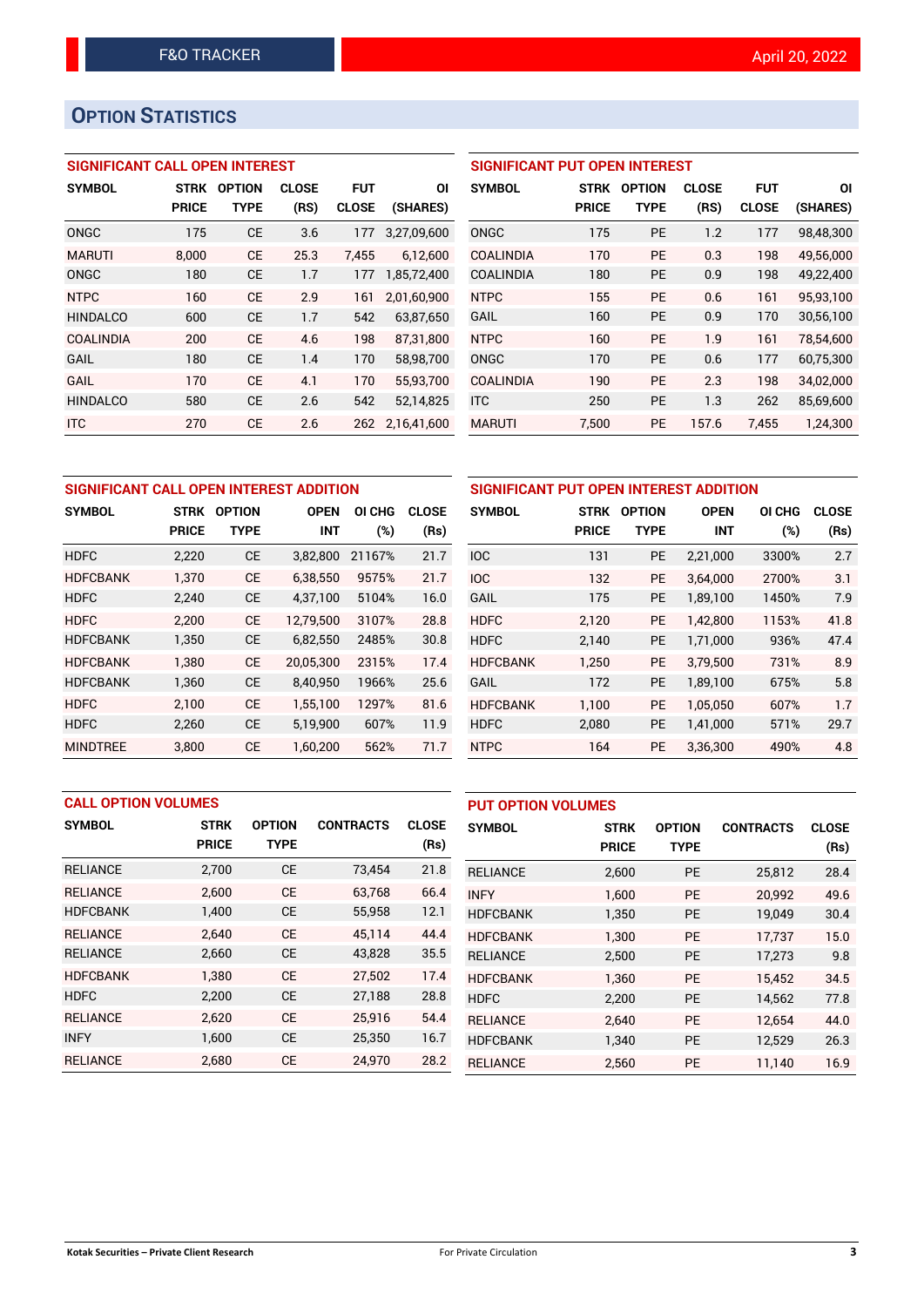#### **RATING SCALE (PRIVATE CLIENT GROUP)**

- **BUY**  Stock/Index looks strong from the expiry/near term perspective and is expected to gain on the basis of technical and/or derivative parameters. Time frame is minimum of current expiry and in certain cases extend to the next series depending on the stock behaviour. Strict stop loss needs to be adhered to for every buy/long recommendation given.
- **SELL** Stock/Index looks weak from the expiry/near term perspective and is expected to gain on the basis of technical and/or derivative parameters. Time frame is minimum of current expiry and in certain cases extend to the next series depending on the stock behaviour. Strict stop loss needs to be adhered to for every sell/short recommendation given.

#### **FUNDAMENTAL RESEARCH TEAM (PRIVATE CLIENT GROUP)**

**Shrikant Chouhan Arun Agarwal Amit Agarwal, CFA Hemali Dhame** shrikant.chouhan@kotak.com arun.agarwal@kotak.com agarwal.amit@kotak.com Hemali.Dhame@kotak.com +91 22 6218 5408 +91 22 6218 6443 +91 22 6218 6439 +91 22 6218 6433

Metals & Mining, Midcap Pharmaceuticals Pharmaceuticals Research Associate Support Executive<br>
iatin.damania@kotak.com purvi.shah@kotak.com rini.mehta@kotak.com k.kathirvelu@kotak.com jatin.damania@kotak.com

**Sumit Pokharna** Pankaj Kumar<br>Oil and Gas, Information Tech Construction, sumit.pokharna@kotak.com pankajr.kumar@kotak.com +91 22 6218 6438 +91 22 6218 6434

Construction, Capital Goods & Midcaps

Transportation, Paints, FMCG

**Jatin Damania Purvi Shah Rini Mehta K. Kathirvelu** +91 22 6218 6440 +91 22 6218 6432 +91 80801 97299 +91 22 6218 6427

#### **TECHNICAL RESEARCH TEAM (PRIVATE CLIENT GROUP)**

**Shrikant Chouhan Amol Athawale Sayed Haider** [shrikant.chouhan@kotak.com](mailto:shrikant.chouhan@kotak.com) [amol.athawale@kotak.com](mailto:amol.athawale@kotak.com) Research Associate +91 22 6218 5408 +91 20 6620 3350 [sayed.haider@kotak.com](mailto:sayed.haider@kotak.com)

+91 22 62185498

#### **DERIVATIVES RESEARCH TEAM (PRIVATE CLIENT GROUP)**

+91 79 6607 2231 +91 22 6218 5497 +91 33 6615 6273

**Sahaj Agrawal Prashanth Lalu Prasenjit Biswas, CMT, CFTe** [prasenjit.biswas@kotak.com](mailto:prasenjit.biswas@kotak.com)